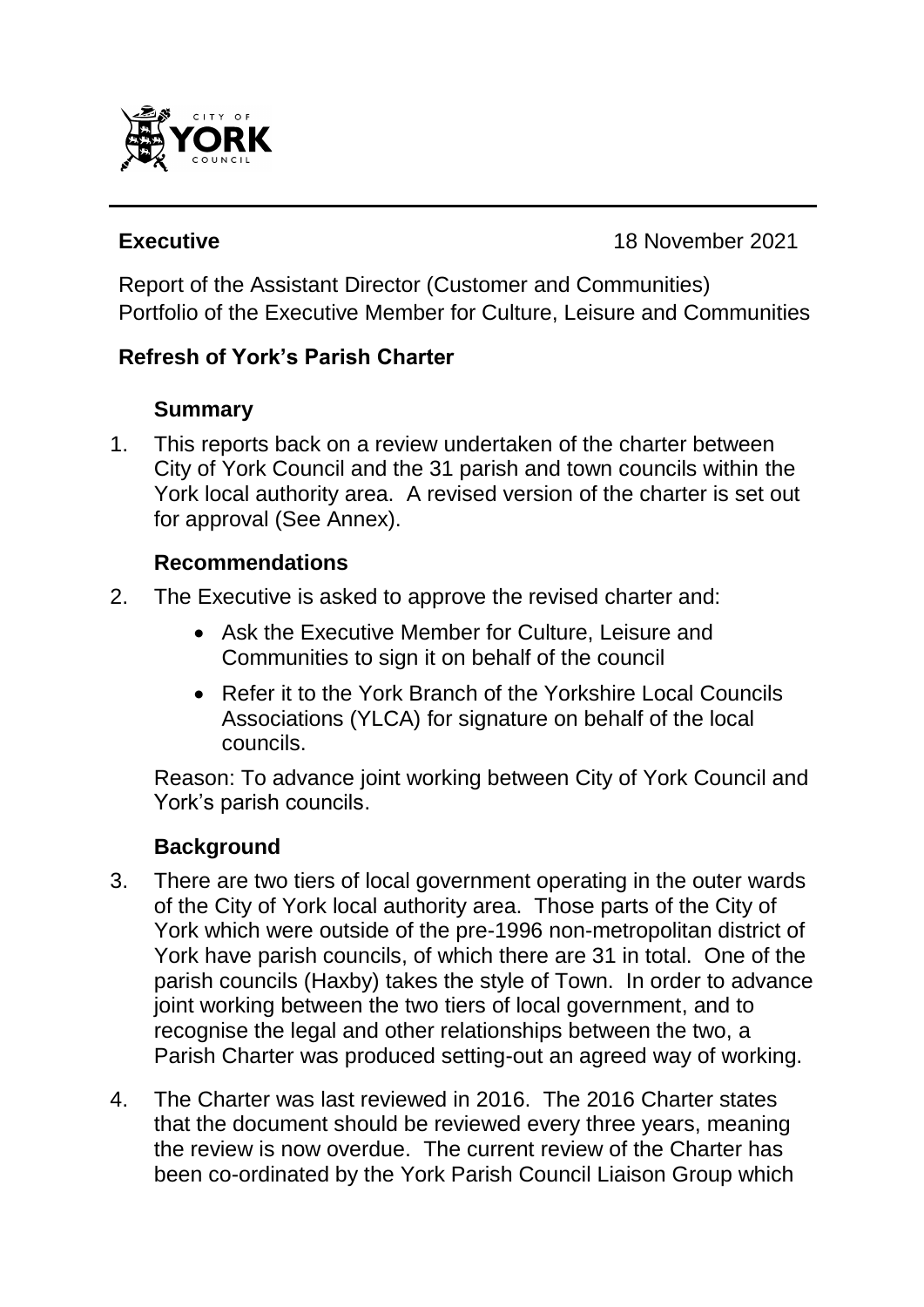meets with the aim of improving working relations between the parish councils and City of York Council. The Liaison Group comprises six parish councillors (who are appointed by the York Branch of the YLCA) together with the Executive Member for Culture, Leisure and Communities, the Assistant Director (Communities and Culture) and the Communities Team Manager, representing City of York Council. The York Branch of the YLCA comprises representatives from the 30 (out of 31) parishes that are members of the YLCA. The YLCA itself is a county association of the National Association of Local Councils.

# **Consultation**

5. In addition to discussion at the York Parish Council Liaison Group the Charter has been consulted on at an open meeting for all parish councils held at the Mansion House in January 2020. The draft charter was also considered by the Joint Standards Committee at its 6 July meeting and the committee's suggested amendments have been incorporated.

#### **Proposals**

6. The proposed revised draft is attached at Annex 1.

## **Options**

7. The principal options open to the Executive are:

**Option 1:** Approve the draft charter for signing by City of York Council and the York Branch of the YLCA.

**Option 2:** Suggest amendments to the draft charter.

## **Analysis**

8. Option 1 will reinforce existing joint working, taking into consideration the contributions of consultees. Option 2 provides an opportunity to make amendments to the text.

## **Council Plan**

9. Parish councils are the first tier of local government in the neighbourhoods they serve and (to quote the motto of YLCA) "closest to the people". In the parished wards of the city, the Parish Charter is important to advancing the Council Plan. In particular, relations with parish councils are a key component of the Council Plan's priority for the City of York to be "an open and effective council".